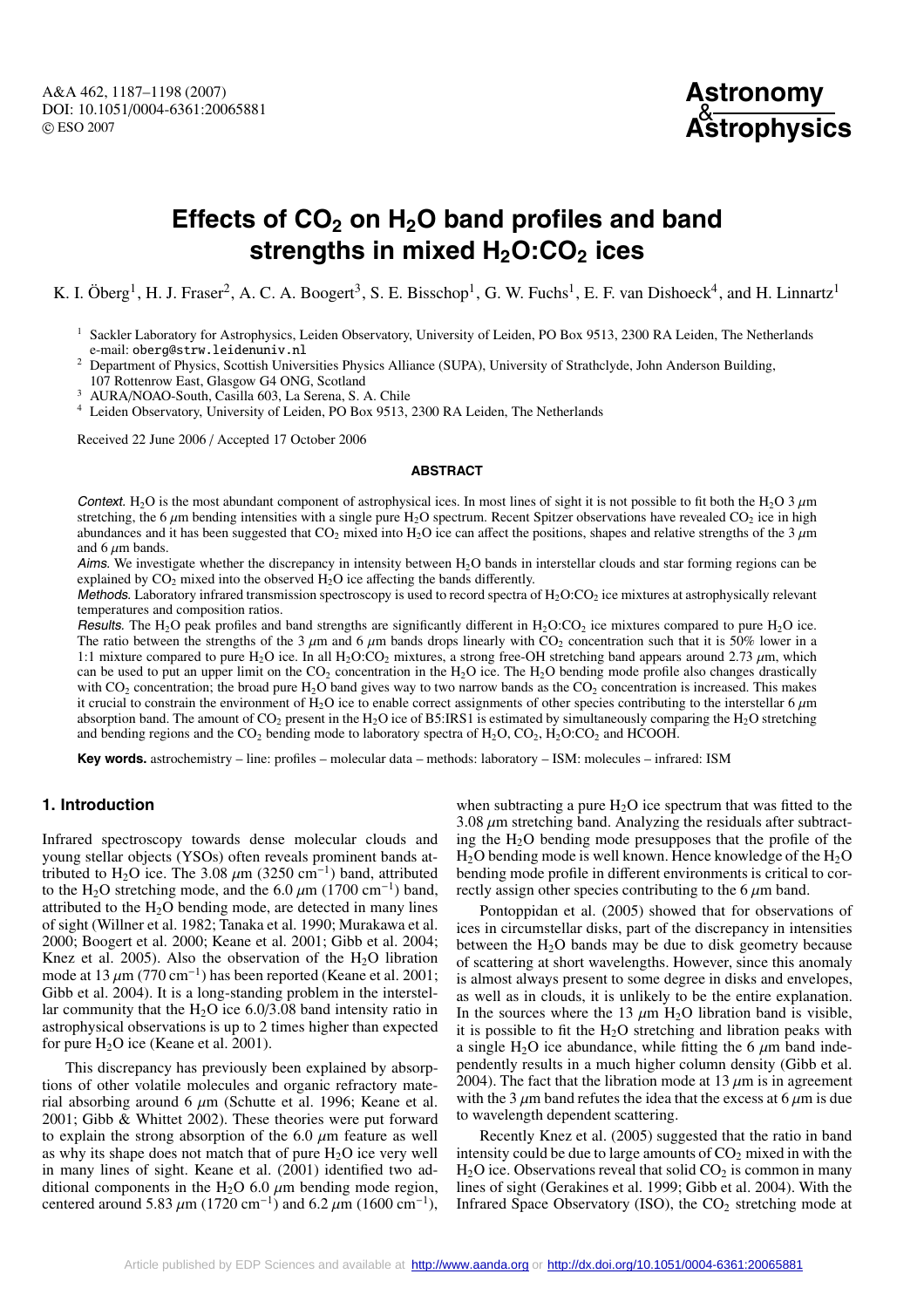4.25  $\mu$ m (2350 cm<sup>-1</sup>) was observed toward Taurus background stars (Whittet et al. 1998; Nummelin et al. 2001). More recently the launch of the Spitzer Space Telescope made the  $CO<sub>2</sub>$  bending mode at 15  $\mu$ m (670 cm<sup>-1</sup>) available for observations and the band has been detected towards several background stars (Bergin et al. 2005; Knez et al. 2005). The average abundance with respect to  $H_2O$  ice towards the Taurus sources is 20%, but up to 37% has been observed (Knez et al., in prep.). Toward several protostars up to 35% of  $CO<sub>2</sub>$  compared to H<sub>2</sub>O has been observed (Nummelin et al. 2001; Boogert et al. 2004), making  $CO<sub>2</sub>$  one of the most abundant ices after H<sub>2</sub>O.

In a previous study, using the  $H_2O$  column density from the 3.08  $\mu$ m band and laboratory spectra of pure H<sub>2</sub>O ice, Knez et al. (2005) determined that the  $H_2O$  bending mode contributes 77% and 69% to the observed 6.0  $\mu$ m absorption features towards Elias 16 and CK 2, respectively. Using a combination of laboratory spectra of two  $H_2O:CO_2$  mixtures, 1:1 and 10:1 respectively, they showed that 85% to 100% of the 6.0  $\mu$ m band strength can be explained by  $H_2O$ . This is due to the smaller ratio between the stretching and bending mode strengths seen in an unpublished  $H_2O:CO_2$  1:1 spectrum by Ehrenfreund (private communication). This combination of spectra, together with a water-poor mixture spectrum, also fits the  $CO<sub>2</sub>$  profile well, with approximately 80% of the  $CO<sub>2</sub>$  in the water rich ice (Knez et al. 2005). Hence it is not unlikely that a significant part of the  $H<sub>2</sub>O$  ice is in  $H<sub>2</sub>O$ :CO<sub>2</sub> ice mixtures close to 1:1 in many lines of sight, even if the average abundances of  $H_2O$  and  $CO_2$  is closer to 3:1.

The question that prompted this study is whether there is a change in  $H_2O$  band profiles and relative  $H_2O$  band strengths in ice mixtures compared to pure  $H_2O$  ice, for  $H_2O:CO_2$  ice mixtures that are both astrophysically relevant and contain enough H2O to observe with e.g. Spitzer. Such information in turn, is a prerequisite for determining whether additional species contribute to the 6  $\mu$ m band. In this work we present a systematic study of the infrared properties of  $H<sub>2</sub>O$  absorptions in  $H<sub>2</sub>O:CO<sub>2</sub>$  ice mixtures around 1:1, for the temperature range of 15 to 135 K, in order to constrain the effect that  $CO<sub>2</sub>$  has on the shapes and relative band strengths of the  $H_2O$  bands.

#### **2. Previous laboratory data**

Two previous studies have reported changes in the  $H<sub>2</sub>O$  bands in  $H_2O:CO_2$  ice mixtures compared to pure  $H_2O$  ices (Hagen et al. 1983; Schmitt et al. 1989). In both cases, only one isolated  $H_2O:CO_2$  mixture, 1:2 and 10:1 respectively, was investigated. In both the 1:2 and 10:1  $H_2O:CO_2$  mixture spectra a new  $H<sub>2</sub>O$  band appears around 2.74  $\mu$ m, the relative strength of the bending mode increases and all the band profiles change compared to a pure  $H_2O$  ice spectrum. No attempts were made to quantify these changes.

A number of later laboratory studies focused on  $H<sub>2</sub>O:CO<sub>2</sub>$  ice mixtures as well, but to our knowledge none of them systematically studied the impact of  $CO<sub>2</sub>$  on water ice and none of them has reported on changes in the  $H_2O$  band profiles and band strengths due to  $CO<sub>2</sub>$ . This is not surprising, since most of the studies focused on mixtures with  $H_2O$  as the dominant ice component (Hudgins et al. 1993; Bernstein et al. 2005). Only a few laboratory spectra of  $H_2O:CO_2$  mixtures close to 1:1 exist in the literature (Gerakines et al. 1995; Palumbo & Baratta 2000; Gerakines et al. 2005). The effect of  $CO<sub>2</sub>$  on H2O ice features is only considered by Gerakines et al. (2005), who concluded from the spectra of a  $H_2O:CO_2 1.6:1$  ice mixture that the relative  $H_2O$  band intensities were not affected by high

concentrations of CO<sub>2</sub>. Nevertheless, the 3.08/6.0  $\mu$ m band strength ratio can be calculated from their reported integrated intensities and reveals a drop of ~30% compared to pure H<sub>2</sub>O.

It is well known from matrix isolation experiments that the different  $H<sub>2</sub>O$  bands have different relative band strengths dependent on  $H<sub>2</sub>O$  cluster size (van Thiel et al. 1957). The band strength of the bending mode is much less affected by the  $H<sub>2</sub>O$  cluster size than the stretching mode, when the  $H<sub>2</sub>O$  cluster size is changed by varying the H<sub>2</sub>O concentration in a  $N_2$  matrix. The former band strength drops by 20% when the matrix to H2O ratio is decreased by one order of magnitude while the stretching band strength increases by a factor of 10. The main intensity contribution in both bands comes from the monomer peak when the  $H_2O$  concentration is low and from a cluster mixture when the concentration is high (high concentration meaning  $N_2:H_2O$  1:10, van Thiel et al. 1957). The position of the bending modes is approximately the same for all cluster sizes, while the major stretching mode peak shifts from  $3400 \text{ cm}^{-1}$  at high  $H_2O$  concentrations to the position of the free-OH stretch at low concentrations ( $\sim$ 3690 cm<sup>-1</sup> or  $\sim$ 2.7  $\mu$ m). Finally, the relative band strengths are also affected by the type of matrix used, e.g. noble gas or nitrogen or oxygen. This has been reported also for  $H_2O$  in astronomically relevant matrices (Ehrenfreund et al. 1996). It is important to note that none of these matrices forms hydrogen bonds with  $H_2O$ , thus no conclusions about the band strengths and band profiles of  $H_2O$  can be drawn from these experiments concerning  $H_2O$  in a hydrogen bonding matrix. Another astrophysically relevant molecule, CO, does probably form hydrogen bonds with  $H_2O$  in amorphous ice mixtures (Schmitt et al. 1989). Matrix experiments have also shown that CO forms weak hydrogen bonds, while  $CO<sub>2</sub>$  does not (Tso & Lee 1985).

## **3. Experiment and data analysis**

#### 3.1. Experiment

All experiments were conducted in a high vacuum (HV) chamber described in detail elsewhere (Gerakines et al. 1995) at a base pressures below  $1.3 \times 10^{-6}$  Torr at room temperature. Ices of  $C^{18}O_2$  (Praxair 97% purity) and H<sub>2</sub>O (deionized and further purified through sequential freeze-thawing in a vacuum manifold) were grown on a CsI window, precooled to 15 K (45 K for one specific experiment), via effusive dosing at a growth rate of ~10<sup>16</sup> molecules cm<sup>-2</sup> s<sup>-1</sup> roughly along the surface normal.  $C^{18}O_2$  was used instead of the main isotopologue of  $CO_2$ to minimize overlap between  $H_2O$  and  $CO_2$  spectral features. Transmission Fourier transform infrared spectra of the ice systems were recorded between 4000–400 cm<sup>-1</sup> (2.5–25 μm) at a spectral resolution of 2 cm<sup>-1</sup> at fixed temperatures between 15 and 135 K, using a total of 256 scans. Background spectra were acquired prior to deposition for each experiment, at the same resolution and number of scans, and automatically subtracted from the recorded ice spectra.

The pure ices were grown in situ from  $C^{18}O_2$  and H<sub>2</sub>O gas bulbs that were filled to a total pressure of 10 mbar, prepared in a glass-vacuum manifold at a base-pressure of ∼10−<sup>4</sup> mbar. Mixed ices were made by dosing gas from premixed  $H_2O:C^{18}O_2$  bulbs, also prepared in the glass-vacuum manifold.

The ice mixtures studied here are summarized in Table 1. The relative concentrations for the  $H_2O:C^{18}O_2$  mixtures range from 20 to 80%  $CO<sub>2</sub>$ , where the % are relative to the whole ice, i.e.  $20\%$  CO<sub>2</sub> is equivalent to a  $H_2O:CO_2$  4:1 mixture. The  $H_2O$  ice exposure was always kept at 3000 L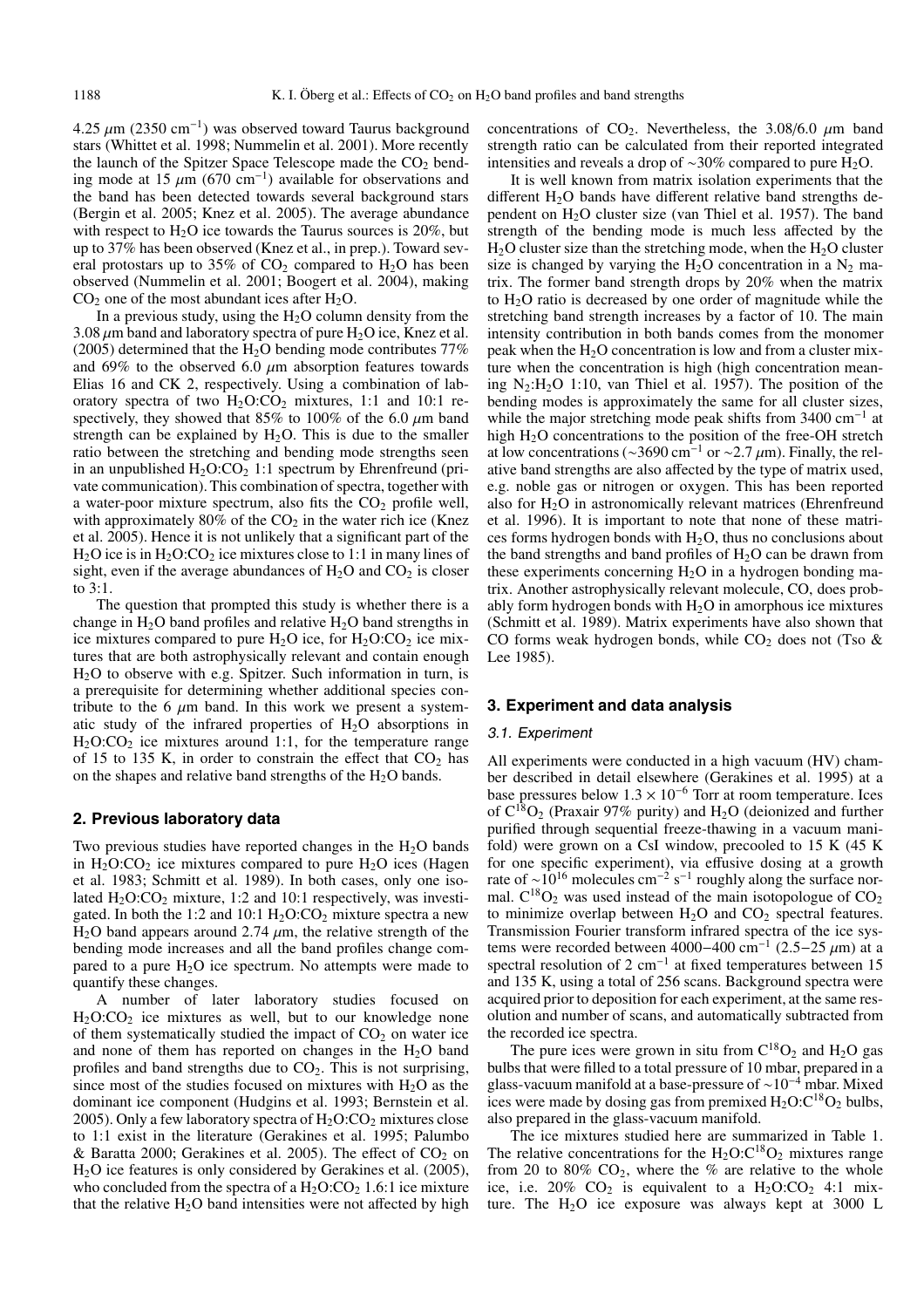**Table 1.** Ice mixtures studied in this work.

| Composition                          | $H_2O(L)^a$ | CO <sub>2</sub> (L) | Total ice exposure (L) |
|--------------------------------------|-------------|---------------------|------------------------|
| pure $H_2O$                          | 3000        | $\theta$            | 3000                   |
| pure $CO2$                           | $\theta$    | 3000                | 3000                   |
| $H_2O:CO_2 1:0.25$                   | 3000        | 750                 | 3750                   |
| $H2O$ :CO <sub>2</sub> 1:0.5         | 3000        | 1500                | 4500                   |
| H <sub>2</sub> O:CO <sub>2</sub> 1:1 | 3000        | 3000                | 6000                   |
| $H_2O:CO21:2$                        | 3000        | 6000                | 9000                   |
| H <sub>2</sub> O:CO <sub>2</sub> 1:4 | 3000        | 12000               | 15 000                 |
| H <sub>2</sub> O:CO <sub>2</sub> 1:1 | 10000       | 10000               | 20 000                 |
| H <sub>2</sub> O:CO <sub>2</sub> 1:1 | 1000        | 1000                | 2000                   |

<sup>*a*</sup> 1 L (Langmuir) =  $1 \times 10^{-6}$  Torr s  $\approx 1$  monolayer of molecules.



**Fig. 1.** Spectra over the 4000–400 cm<sup>-1</sup> range of the H<sub>2</sub>O:CO<sub>2</sub> 1:0.5 ice mixture at 15 K. The assignments of the major peaks are indicated. The double headed arrows indicate the integration ranges for determining the intensities of the various bands; for the libration mode, only half the range is indicated (see text). Note that all  $CO<sub>2</sub>$  frequencies are shifted compared to those observed in space, since in the present experiments  $C^{18}\overline{O}_2$  has been used.

(1 L (Langmuir) =  $1 \times 10^{-6}$  Torr s  $\approx 1$  monolayer of molecules, assuming  $10^{15}$  molecules cm<sup>2</sup> and a sticking probability of 1), except in two 1:1 control experiments with 1000 and 10 000 L H2O exposure, respectively. The nomenclature adopted is as follows, A:B denotes a mixture with A parts of  $H_2O$  and B parts of  $C^{18}O_2$ .

## 3.2. Data analysis

The acquired spectra were first reduced to flatten the baseline by fitting a second order polynomial to the same 5 points, chosen by visual inspection well away from any features. This was done to facilitate comparison between laboratory and astronomical spectra. The curved baseline in the raw data is a real feature which is due to scattering within the ice. Flattening the spectra may hence distort profiles, but in our case no such distortion was noted. All reduced spectra can be found at http://www.strw.leidenuniv.nl/∼lab/databases/.

shows an overview spectrum of  $H_2O:CO_2$  1:0.5 mixture. The use of the  $C^{18}O_2$  isotope changes the position of the  $CO<sub>2</sub>$  bands compared to the main isotopologue, but does not affect the conclusions of this study. In addition to the  $C^{18}O_2$  bending and stretching modes, there are two weak, narrow  $\overline{C}^{18}O_2$  overtone bands in the spectrum, at 3515 and 3625 cm−<sup>1</sup> respectively, that overlap with the H2O stretching bands. To calculate the integrated intensities

**Table 2.** The measured peak positions and the integration bounds in cm<sup>-1</sup> ( $\mu$ m) used to compute the integrated intensities of the H2O peaks.

|                 |             | Integration bounds |                 |  |
|-----------------|-------------|--------------------|-----------------|--|
| $H2O$ bands     | Peak        | Lower              | Upper           |  |
| libration       | 780 (12.8)  | 500(20.0)          | $1100 (9.09)^a$ |  |
| bend            | 1655 (6.04) | 1100 (9.09)        | 1900 (5.26)     |  |
| bulk stretch    | 3279 (3.05) | 3000 (3.33)        | 3600 (2.78)     |  |
| free OH stretch | 3661 (2.73) | 3600 (2.78)        | 3730 (2.68)     |  |

| $\alpha$ The CO <sub>2</sub> bending mode is excluded by explicitly taking into account |  |
|-----------------------------------------------------------------------------------------|--|
| only half of the libration mode profile (see text).                                     |  |

of the  $H_2O$  bands, the  $H_2O$  peak intensities were integrated over the same wavenumber range for all spectra (see Table 2 and Fig. 1). Where narrow  $CO<sub>2</sub>$  peaks overlapped with the  $H<sub>2</sub>O$  bands, a Gaussian was fitted to the  $CO<sub>2</sub>$  peak and subtracted from the spectrum. A Gaussian could not be fitted to the  $CO<sub>2</sub>$  bending mode, which overlaps with the  $H<sub>2</sub>O$  libration mode. The band strength of the  $H<sub>2</sub>O$  libration band was instead calculated by doubling the band strength of the high frequency half of the band. The peak frequency of the  $H_2O$  libration mode varies in the different mixtures and since the lower frequency integration bound was set to the peak frequency, the lower bound is somewhat different for different mixtures. For pure  $H<sub>2</sub>O$  ice, this procedure was found to be accurate to within 3% compared to integrating the whole profile. To further test the induced error of this approach the band strengths were also calculated by simply subtracting the integrated area of the  $CO<sub>2</sub>$  bending mode from the total integrated area. The difference was less than 5%. The large interval required for the  $H<sub>2</sub>O$  bending mode is due to its substantial low frequency wing attributed to the librational overtone (Devlin et al. 2001), which in some spectra contains more than 50% of the integrated peak intensity. The 2.73  $\mu$ m band is due to free-OH stretches and its assignment to H2O monomers, dimers and small multimers is justified in the discussion part of this paper.

The substantial change in the  $H<sub>2</sub>O$  band intensities between different mixtures reported here, prevents an independent check of the relative amount of  $H_2O$  deposited onto the surface. From three repeated experiments (of the 2:1 mixture) the standard deviations of the integrated  $H_2O$  peak intensities are estimated to be less than 10%. These experiments were carried out in the beginning and at the end of an experimental series and for separately prepared mixtures. The standard deviation hence contains the error from mixing, absolute ice exposure, measuring errors and changes in the experiment over time. Additional errors may arise from the flattening of the spectra; the difference between integrated intensities for the raw and reduced spectra is the largest for the 6.0  $\mu$ m H<sub>2</sub>O band at low H<sub>2</sub>O concentrations; up to 40% for the 1:4 mixture. For the astrophysically relevant mixtures this uncertainty is only 1−5%, however. Some systematic errors due to the mixing procedure cannot be excluded, but are difficult to quantify. Taking all error sources into account, we estimate that the relative band strengths are accurate within ∼10% for the astrophysically relevant ice mixtures, i.e. ice mixtures with less or equal amounts of  $CO<sub>2</sub>$  compared to  $H<sub>2</sub>O$ .

The band strengths,  $A$ , of the three  $H_2O$  bands present in pure  $H_2O$  ice were estimated for all mixtures using the measured band strengths for pure  $H_2O$  ice at 14 K by Gerakines et al. (1995). The band strengths for the pure  $H_2O$  bands were thus set to 2.0 × 10<sup>-16</sup> for the H<sub>2</sub>O stretching mode,  $1.2 \times 10^{-17}$  for the bending mode and  $3.1 \times 10^{-17}$  cm molecule<sup>-1</sup> for the libration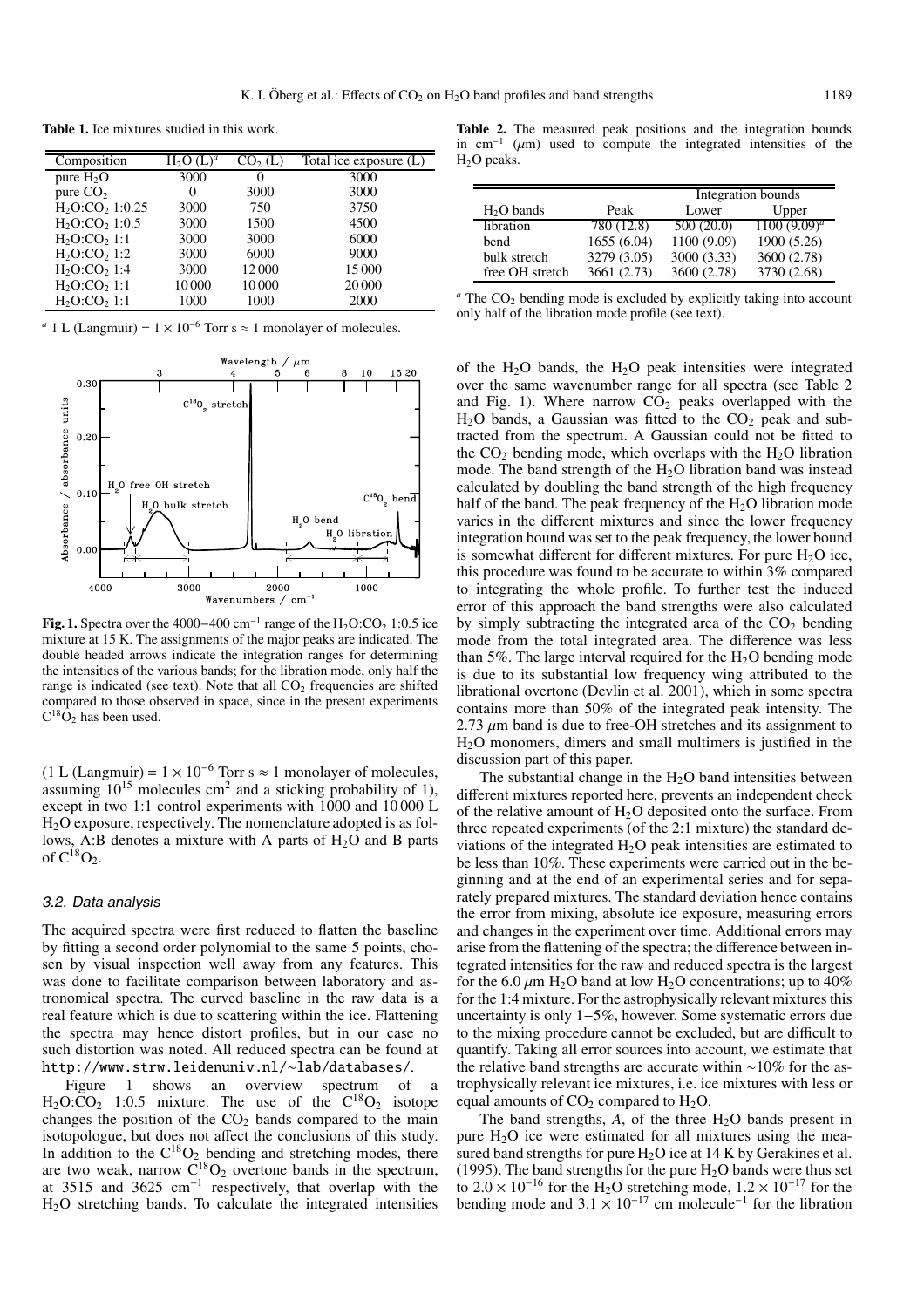

**Fig. 2.** Spectra over the 4000–400 cm<sup>-1</sup> range at 15 K of the four H<sub>2</sub>O peaks in H<sub>2</sub>O:CO<sub>2</sub> 1:x ice mixtures for different CO<sub>2</sub> concentrations. Each column contains one of the H<sub>2</sub>O modes and each row one of the  $H_2O:CO_2$  mixtures: **a**) an expanded view of the H<sub>2</sub>O free OH stretch, **b**) the H<sub>2</sub>O bulk and free-OH stretch, c) the H<sub>2</sub>O bend and **d**) H<sub>2</sub>O libration. The intensities of the libration, bend and free-OH stretch bands have been scaled, with a scaling factor indicated in the first row. The  $H_2O$  exposure was kept constant in all experiments. The narrow peaks around 3500 and 3630 cm<sup>-1</sup> have been previously assigned to CO<sub>2</sub> combination modes (Sandford & Allamandola 1990). The sharp feature around 700 cm<sup>-1</sup> is an experimental artifact.

band. The band strengths of these bands in the  $H_2O:CO_2$  mixtures were calculated by scaling each integrated intensity by the band strength of the pure  $H_2O$  ice band over the pure  $H_2O$  band integrated intensity:

$$
A_{\text{H}_2\text{O}:CO_2=1:x}^{\text{band}} = \int_{\text{band}} I_{\text{H}_2\text{O}:CO_2=1:x} \times \frac{A_{\text{H}_2\text{O}}^{\text{band}}}{\int_{\text{band}} I_{\text{H}_2\text{O}}} \tag{1}
$$

where  $A_{\text{H}_2\text{O}:CO_2=1:x}^{\text{band}}$  is the calculated strength of each  $\text{H}_2\text{O}$  band in the 1:x  $H_2O:CO_2$  mixture,  $\int_{band} I_{H_2O:CO_2=1:x}$  the measured integrated intensity of the same band,  $A_{\text{H}_2\text{O}}^{\text{band}}$  the known strength of the pure H<sub>2</sub>O band and  $\int_{\text{band}} I_{\text{H}_2\text{O}}$  the integrated intensity of the pure H<sub>2</sub>O band. The band strengths of the free OH stretch in the different mixtures were scaled to the band strength of the bulk stretching mode in pure  $H_2O$  ice. The ratios of our measured integrated intensities for pure H2O at 15 K coincided with those of Gerakines et al. within 10%.

The calculated strengths of all  $H_2O$  bands were plotted as a function of  $CO<sub>2</sub>$  concentration in the ice mixture and fitted by linear models as described in detail in Sect. 4.1. These models are more accurate in predicting the band strengths for  $H_2O$ in a certain mixture than individual measurements, since they are derived from all experiments and hence the random errors are averaged out. Our model predictions agreed well with previously published isolated measurements. A spectrum by Schutte (Leiden Molecular Database) of  $H_2O:CO_2$  1:1.25 has a stretching to bending peak ratio which lies within 5% of the value predicted by our model fit. In addition, the ratio of stretching to bending modes in the  $H_2O:CO_2$  1.6:1 mixture from Gerakines et al. (2005) lies within 8% of our model value, further corroborating the results presented in this paper.

# **4. Results**

#### 4.1. Changes in <sup>H</sup>*2*O band strengths and profiles with mixture composition

Figure 2 shows that the  $H_2O$  spectra at 15 K undergo two significant changes as the amount of  $CO<sub>2</sub>$  is increased from 0 to 80%; the profiles of the  $H_2O$  bending and stretching bands change dramatically and all  $H_2O$  integrated peak intensities change systematically with varying  $CO<sub>2</sub>$  concentration.

Of all modes, the profile the  $H<sub>2</sub>O$  bending mode is most affected by the  $CO<sub>2</sub>$ . In pure  $H<sub>2</sub>O$  the bending mode consists of a broad peak centered at 1661 cm<sup>-1</sup> (6.02  $\mu$ m). The bending mode overlaps with the librational overtone, which shows up in the spectra as a low-frequency wing. To simplify comparison with astronomical observations, the wing is generally treated as a part of the bending mode when calculating band strengths. The band strength of the pure bending mode is smaller for the mixtures that have strong librational modes and hence strong librational overtones. In the spectrum of the 1:4 mixture, two narrow peaks are observed in the H<sub>2</sub>O bending region at 1609 and 1634 cm<sup>-1</sup>, instead of the broad peak and wing in the pure  $H_2O$  spectrum. The profiles of the bending mode in the other mixtures appear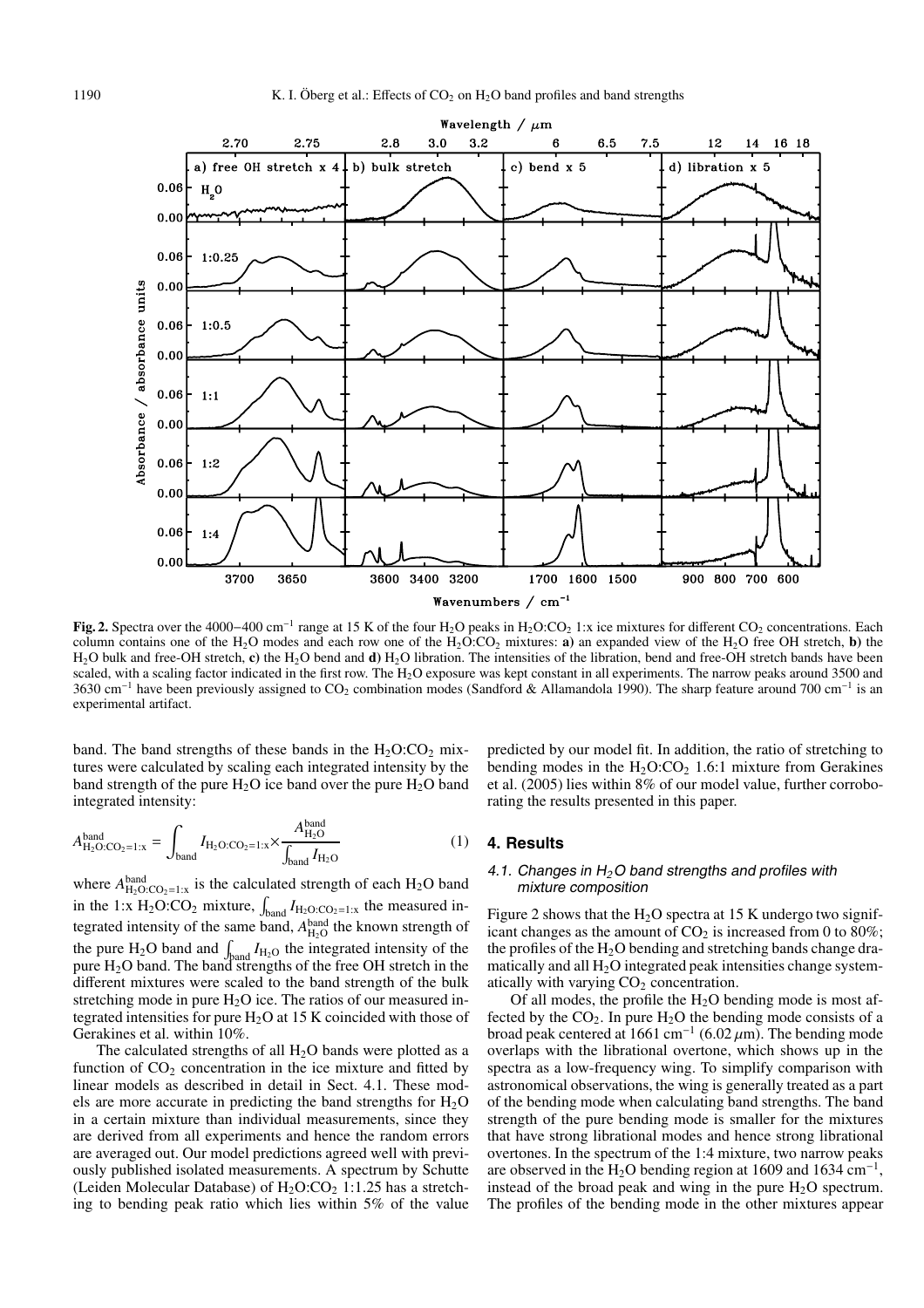**Table 3.** The defining parameters – peak position, *FWHM* (full width at half maximum) and peak height – of the fitted Gaussian components of the H2O bending mode. In addition, the integrated area for each peak and their total sum are listed. The area of the libration overtone wing is also listed, but not included in the total area.

| Ice mixture                            | Peak position                                           | <b>FWHM</b>                                             | Relative    | Relative        | Total integrated area |
|----------------------------------------|---------------------------------------------------------|---------------------------------------------------------|-------------|-----------------|-----------------------|
|                                        | $\left[\text{cm}^{-1} \left(\mu \text{m}\right)\right]$ | $\left[\text{cm}^{-1} \left(\mu \text{m}\right)\right]$ | peak height | integrated area | excl. wing            |
| Pure $H_2O$                            | 1661 (6.02)                                             | 130(0.49)                                               |             |                 |                       |
|                                        | wing                                                    |                                                         |             | 0.54            |                       |
| $H_2O:CO_2 1:0.25$                     | 1609(6.22)                                              | 15(0.059)                                               | 0.056       | 0.0067          | 1.29                  |
|                                        | 1642 (6.09)                                             | 49(0.19)                                                | 0.93        | 0.31            |                       |
|                                        | 1661(6.02)                                              | 130(0.49)                                               | 0.91        | 0.91            |                       |
|                                        | 1685 (5.93)                                             | 35(0.12)                                                | 0.22        | 0.055           |                       |
|                                        | wing                                                    |                                                         |             | 0.60            |                       |
| H <sub>2</sub> O:CO <sub>2</sub> 1:0.5 | 1609(6.22)                                              | 15(0.059)                                               | 0.14        | 0.017           | 1.09                  |
|                                        | 1642 (6.09)                                             | 49(0.19)                                                | 1.1         | 0.36            |                       |
|                                        | 1661(6.02)                                              | 130 (0.49)                                              | 0.65        | 0.65            |                       |
|                                        | 1685 (5.93)                                             | 35(0.12)                                                | 0.22        | 0.055           |                       |
|                                        | wing                                                    |                                                         |             | 0.32            |                       |
| $H_2O:CO_2 1:1$                        | 1609 (6.22)                                             | 15(0.059)                                               | 0.42        | 0.050           | 0.96                  |
|                                        | 1638 (6.11)                                             | 49 (0.19)                                               | 1.4         | 0.47            |                       |
|                                        | 1661(6.02)                                              | 130(0.49)                                               | 0.40        | 0.42            |                       |
|                                        | 1685 (5.93)                                             | 35(0.12)                                                | 0.22        | 0.055           |                       |
|                                        | wing                                                    |                                                         |             | 0.07            |                       |
| H <sub>2</sub> O:CO <sub>2</sub> 1:2   | 1609 (6.22)                                             | 15(0.059)                                               | 1.3         | 0.15            | 0.99                  |
|                                        | 1636(6.11)                                              | 49(0.19)                                                | 1.6         | 0.54            |                       |
|                                        | 1661(6.02)                                              | 130 (0.49)                                              | 0.27        | 0.27            |                       |
|                                        | 1685 (5.93)                                             | 35(0.12)                                                | 0.14        | 0.034           |                       |
|                                        | wing                                                    |                                                         |             | 0.02            |                       |
| H <sub>2</sub> O:CO <sub>2</sub> 1:4   | 1609(6.22)                                              | 15(0.059)                                               | 2.8         | 0.34            | 0.94                  |
|                                        | 1634 (6.12)                                             | 49 (0.19)                                               | 1.7         | 0.57            |                       |
|                                        | 1685 (5.93)                                             | 35(0.12)                                                | 0.14        | 0.034           |                       |
|                                        | wing                                                    |                                                         |             | 0.01            |                       |

to be a composition of the peaks in the pure  $H_2O$  spectra and the  $H_2O:CO_2$  1:4 mixture. To test this, Gaussian profiles were fitted to the bending peak of the pure  $H_2O$  ice, disregarding the wing, and to the two peaks in the 1:4 mixture (Lorentzian profiles were also attempted but were impossible to match to the ice peaks). The IDL simplex optimization routine was used to fit two Gaussian peaks simultaneously to the band in the 1:4 spectrum. Figure 3 shows that the bending mode in all other mixtures can be separated into these three peaks; the slight misfit on the blue wing in all mixtures is corrected for by an additional, small Gaussian centered at 1685 cm−<sup>1</sup> with *FWHM* (Full Width at Half Maximum) 35 cm−1. The position of the 1634 cm−<sup>1</sup> peak is shifted with  $CO_2$  concentration (2 to 8 cm<sup>-1</sup> for the different mixtures), but the *FWHM*s of the Gaussians were always kept constant. The other peak positions were also kept constant. The positions, widths and intensities of the Gaussians used to fit the bending mode for each mixture are listed in Table 3.

The same bulk stretching peak apparent in the pure H2O spectra is visible in all mixture spectra (Fig. 2, Col. b). As more  $CO<sub>2</sub>$  is mixed in, it acquires more of a double peak structure, but the total width of the band remains the same. In pure H<sub>2</sub>O ice the peak at 3696 cm<sup>-1</sup> (2.71  $\mu$ m) attributed to the free/dangling OH stretch was not detected (Rowland et al. 1991). In contrast, Fig. 2, Col. a, shows that a free OH  $H_2O$  stretching band, centered around 3660 cm<sup>-1</sup> (2.73  $\mu$ m), attributed to the stretches of small  $H<sub>2</sub>O$  clusters, is clearly present in all ice mixtures with  $CO<sub>2</sub>$  and is comparable in intensity to the bulk stretching band at high concentrations of  $CO<sub>2</sub>$ . While the intensity of the H<sub>2</sub>O libration mode clearly drops as more  $CO<sub>2</sub>$  is mixed in, it is difficult to tell whether the profile of the libration band is affected by the presence of  $CO<sub>2</sub>$ , because of the overlap with the  $CO<sub>2</sub>$  bending mode.



Fig. 3. The three Gaussian components present in the H<sub>2</sub>O bending mode in mixtures with  $CO<sub>2</sub>$  disregarding the low frequency wing. In the *upper row*, first column the pure  $H_2O$  bending mode consists of a wing and a peak, where the peak was fitted with a Gaussian at 1661 cm−1. In the *lower row*, second column, the  $H_2O$  bending mode in the 1:4 mixture can be separated into two narrow Gaussians at 1609 and 1634 cm−1. The four other H2O:CO2 mixtures can be separated into these three components derived from the pure and 1:4 mixed ice. A small additional Gaussian centered at 1685 cm<sup>-1</sup> accounts for some high frequency excess. The dotted lines indicate the individual Gaussian components and the dashed lines their sum.

Of all the  $H_2O$  bands, only the free OH stretching band grows in strength as the amount of  $CO<sub>2</sub>$  in the ice increases. The band strengths of all other  $H_2O$  ice bands drop with increased concentration of  $CO<sub>2</sub>$ , as illustrated in Fig. 4, where all band strengths have been scaled to that of the  $H_2O$  stretch in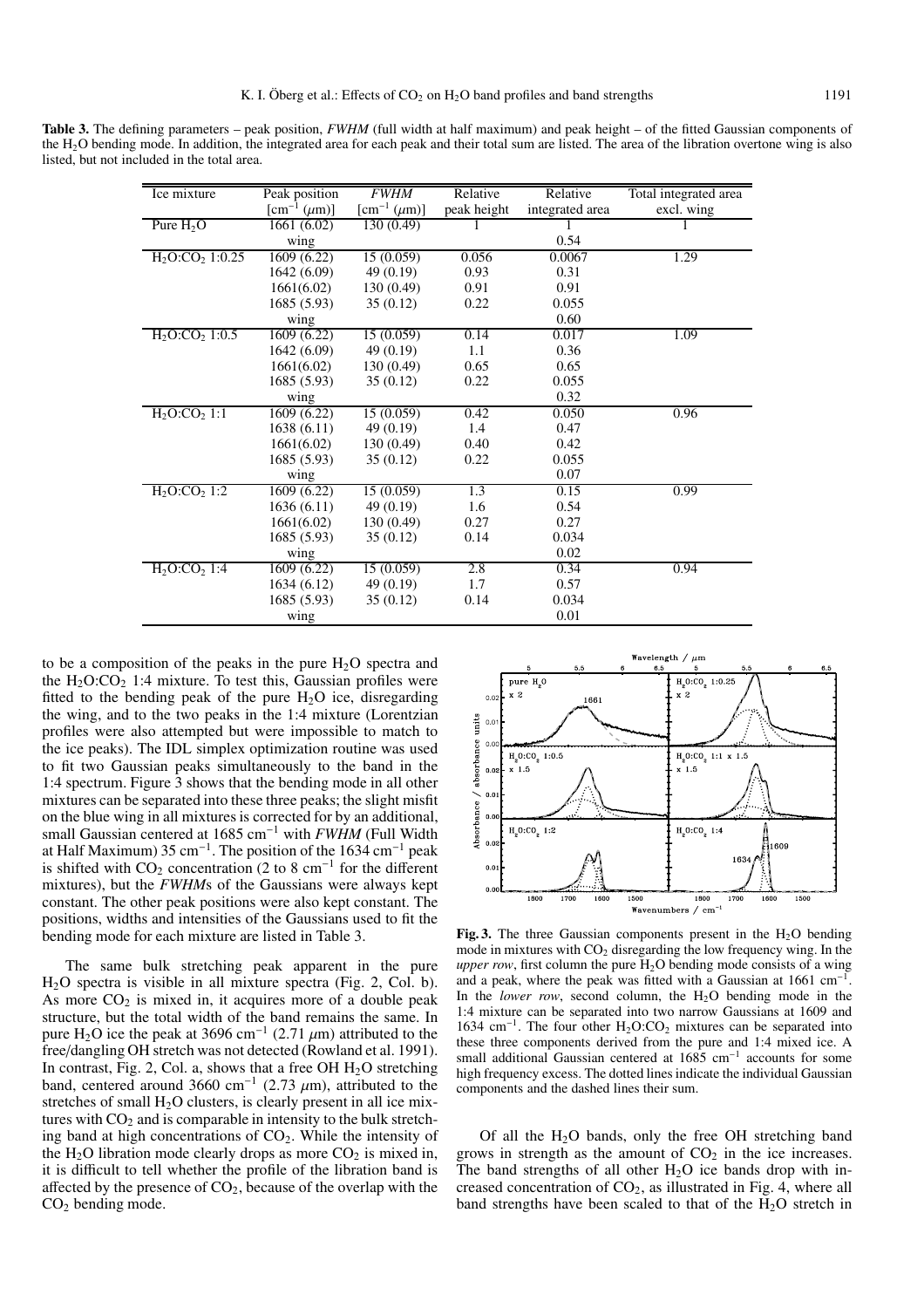**Table 4.** The linear fit coefficients for the H<sub>2</sub>O band strengths as functions of  $CO_2$  concentrations in %, based on six experiments with 0 to 80% CO2. The last two rows show the linear fit to the ratio between the bulk stretching and the bending mode.

|                         | Linear coefficients |                                         |                                         |       |
|-------------------------|---------------------|-----------------------------------------|-----------------------------------------|-------|
| Peak                    | Temperature         | constant                                | linear coefficient                      | $R^2$ |
|                         | [K]                 | $[10^{-16}$ cm molecule <sup>-1</sup> ] | $[10^{-19}$ cm molecule <sup>-1</sup> ] |       |
| $H2O$ libration         | 15                  | $0.32 \pm 0.02$                         | $-3.2 \pm 0.4$                          | 0.99  |
|                         | 45                  | $0.42 \pm 0.03$                         | $-2.7 \pm 0.6$                          | 0.92  |
| $H2O$ bend              | 15                  | $0.14 \pm 0.01$                         | $-0.5 \pm 0.2$                          | 0.81  |
|                         | 45                  | $0.17 \pm 0.01$                         | $-0.6 \pm 0.1$                          | 0.89  |
| $H2O$ bulk stretch      | 15                  | $2.1 \pm 0.1$                           | $-22 \pm 2$                             | 0.99  |
|                         | 45                  | $2.8 \pm 0.1$                           | $-21 \pm 2$                             | 0.98  |
| $H2O$ free OH stretch   | 15                  | 0                                       | $1.62 \pm 0.07$                         | 0.99  |
|                         | 45                  | $\mathbf{0}$                            | $1.40 \pm 0.05$                         | 0.99  |
|                         |                     | constant                                | linear coefficient                      | $R^2$ |
| $H2O$ bulk stretch/bend | 15                  | $16.7 \pm 0.2$                          | $-0.160 \pm 0.005$                      | 0.99  |
|                         | 45                  | $17.0 \pm 0.3$                          | $-0.101 \pm 0.008$                      | 0.99  |



**Fig. 4.** The band strengths of the four main  $H_2O$  peaks in  $H_2O:CO_2$  ice mixtures relative to that of the  $H_2O$  stretch in pure  $H_2O$  ice at 15 K. The band strengths of the libration, bend and free OH stretch modes have been multiplied by a factor of 10 to facilitate display. The estimated average error bar of the relative band strengths is shown in the upper right corner.

pure  $H_2O$  ice. The band strength of the bulk stretching band and the libration band are strongly dependent on the  $CO<sub>2</sub>$  concentration, while the intensity of the bending mode is less affected, whether the librational overtone is included or not, in calculating its integrated intensity. The relationship between the integrated peak intensities and  $CO<sub>2</sub>$  concentration is well described by linear models within this experimental domain and the data can be fitted with a typical squared correlation coefficient  $R^2 = 0.98$ (Table 4). The correlations for the band strengths of the bending mode are considerably less,  $R^2 = 0.81$  and 0.89 at 15 K and 45 K, respectively. This is due to the relatively small change in band strength with  $CO<sub>2</sub>$  concentration.

In addition, the relative strengths of the various components of the bending modes were calculated from the previously fitted Gaussians. The integrated areas relative to the pure  $H<sub>2</sub>O$  bending mode are listed in Table 3 and plotted in Fig. 5 together with the area of the residual wing. The ratio between the 1661 and 1634 cm−<sup>1</sup> peaks is plotted and its significance in astrophysical applications is discussed in Sect. 5.2. Table 3 also contains the total strength of the bending mode, excluding the wing. Due to the exclusion of the wing the drop in band strength with  $CO<sub>2</sub>$  concentration is smaller than in Fig. 4.



**Fig. 5.** The integrated area of the three Gaussian components present in the  $H_2O$  bending mode in mixtures with  $CO_2$  and of the low frequency wing attributed to a librational overtone. The ratio between the 1634 and 1661 cm−<sup>1</sup> peaks is plotted as well. The estimated error, shown as an error bar in the top right corner, is mainly due to the error in the total band strength and not to the Gaussian fit.

#### 4.2. Temperature dependence

The profiles of all  $H_2O$  bands in the  $H_2O:CO_2$  mixtures change systematically with temperature to become more similar to the bands of pure  $H_2O$  ice as the temperature is increased (Fig. 6). This is especially apparent for the bending mode, where the narrow bands lose intensity and the broad band, associated with pure  $H_2O$  ice, gains intensity as the temperature rises. This is also seen in Fig. 7 where the bending mode of the 1:0.5 mixture at 15, 45 and 75 K has been decomposed into the same components derived from the pure  $H<sub>2</sub>O$  and 1:4 mixture at 15 K. As the temperature increases the shapes of the components remain the same, but the ratio between the thin components and the pure  $H<sub>2</sub>O$  component decreases. The ratios for all mixtures at 15, 45 and 75 K are listed in Table 5.

The strengths of all  $H<sub>2</sub>O$  bands increase with temperature, except for the free OH stretching band which decreases and disappears completely above 90 K. Figure 8 shows that the bulk stretching band increases monotonically in band strength, while the bending and libration bands display jumps and local minima. These jumps are most pronounced around the  $CO<sub>2</sub>$  desorption temperature (∼90 K). As in the case of concentration dependency, the band strengths of the stretching and libration bands are more affected by temperature than the band strength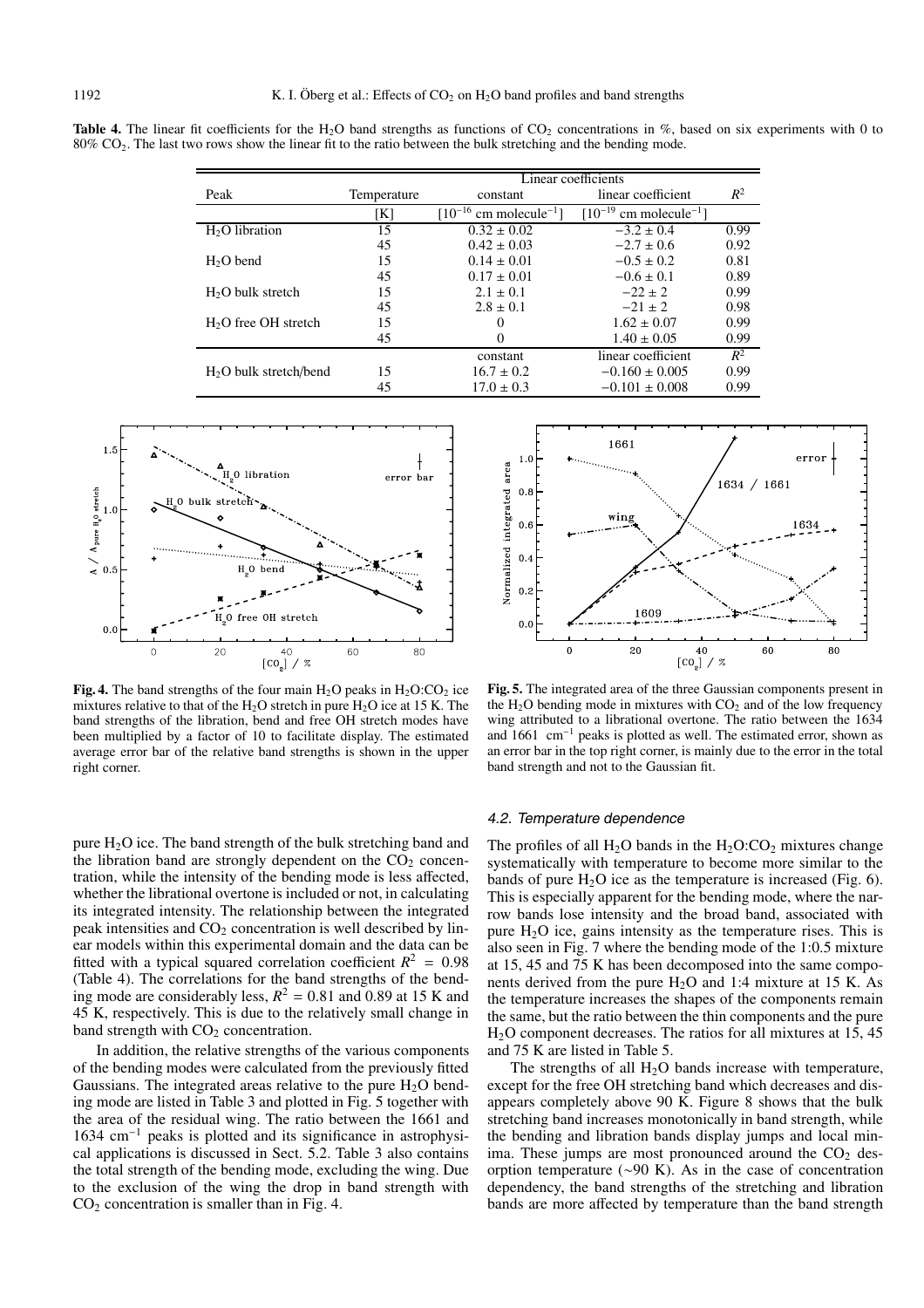

**Fig. 6.** Temperature dependence of the H<sub>2</sub>O bands in a 1:0.5 H<sub>2</sub>O:CO<sub>2</sub> mixture i.e. 67% H<sub>2</sub>O and 33% CO<sub>2</sub>. Spectra at 4000−400 cm<sup>-1</sup> of the four main H<sub>2</sub>O peaks in a 1:0.5 ice mixture with CO<sub>2</sub> at temperatures between 15 and 135 K. Each column contains one of the H<sub>2</sub>O vibrational modes and each row one of the temperatures. **a**) An expanded view of the H<sub>2</sub>O free OH stretch, **b**) the H<sub>2</sub>O bulk and free-OH stretch, **c**) the H<sub>2</sub>O bend and **d)** H2O libration. The spectra of libration, bending and free OH stretch have been scaled, with a scaling factor indicated in the top row.



**Fig. 7.** The components present in the bending mode in the  $H_2O:CO_2$ 1:0.5 mixture at different temperatures. The same components that were derived in Fig. 4 have been used to fit the bending mode at 15, 45 and 75 K. These components are always present regardless of temperature, but the ratios between the different components changes, especially the ratio between the thin 1634 cm<sup>-1</sup> and the pure H<sub>2</sub>O 1661 cm<sup>-1</sup> components decreases with temperature.

of the bending mode (including or excluding the libration overtone wing). Note that the profile of the bending mode is the most affected by both changes in temperature and  $CO<sub>2</sub>$  concentration, however.

**Table 5.** Ratios between the 1634 and 1661 cm−<sup>1</sup> components for all mixtures at 15, 45 and 75 K.

|                                      | Ratio at given temperature |      |       |  |  |
|--------------------------------------|----------------------------|------|-------|--|--|
| Composition                          | 15 K                       | 45 K | 75 K  |  |  |
| pure $H_2O$                          | $^{\circ}$                 | 0    |       |  |  |
| $H_2O:CO2 1:0.25$                    | 0.34                       | 0.12 | 0.034 |  |  |
| $H_2O:CO_2 1:0.5$                    | 0.55                       | 0.28 | 0.11  |  |  |
| $H_2O:CO2 1:1$                       | 1.1                        | 0.49 | 0.11  |  |  |
| H <sub>2</sub> O:CO <sub>2</sub> 1:2 | 2.0                        | 0.73 | 0.17  |  |  |
| $H_2O:CO21:4$                        | >10                        | 16   | 0.31  |  |  |

Different bands are thus differently affected by an increasing temperature. In addition, the spectra of ice mixtures with higher  $CO<sub>2</sub>$  concentration are more affected by changes in temperature than those of ices with less  $CO_2$ ; the influence of  $CO_2$  concentration on the intensity ratio between the bulk stretching and the bending modes (including the libration overtone wing) is plotted in Fig. 9 for different temperatures between 15 and 135 K. In this plot the  $CO<sub>2</sub>$  concentration on the horizontal axis is the initial one. Above 90 K most of the  $CO<sub>2</sub>$  has desorbed, which changes the mixture composition. In addition, the ratio between the stretching mode and the sum of the bending mode components (excluding the wing) at 15 K is plotted for comparison. The parameters of the linear fit to the 15 and 45 K measured points are included in Table 4.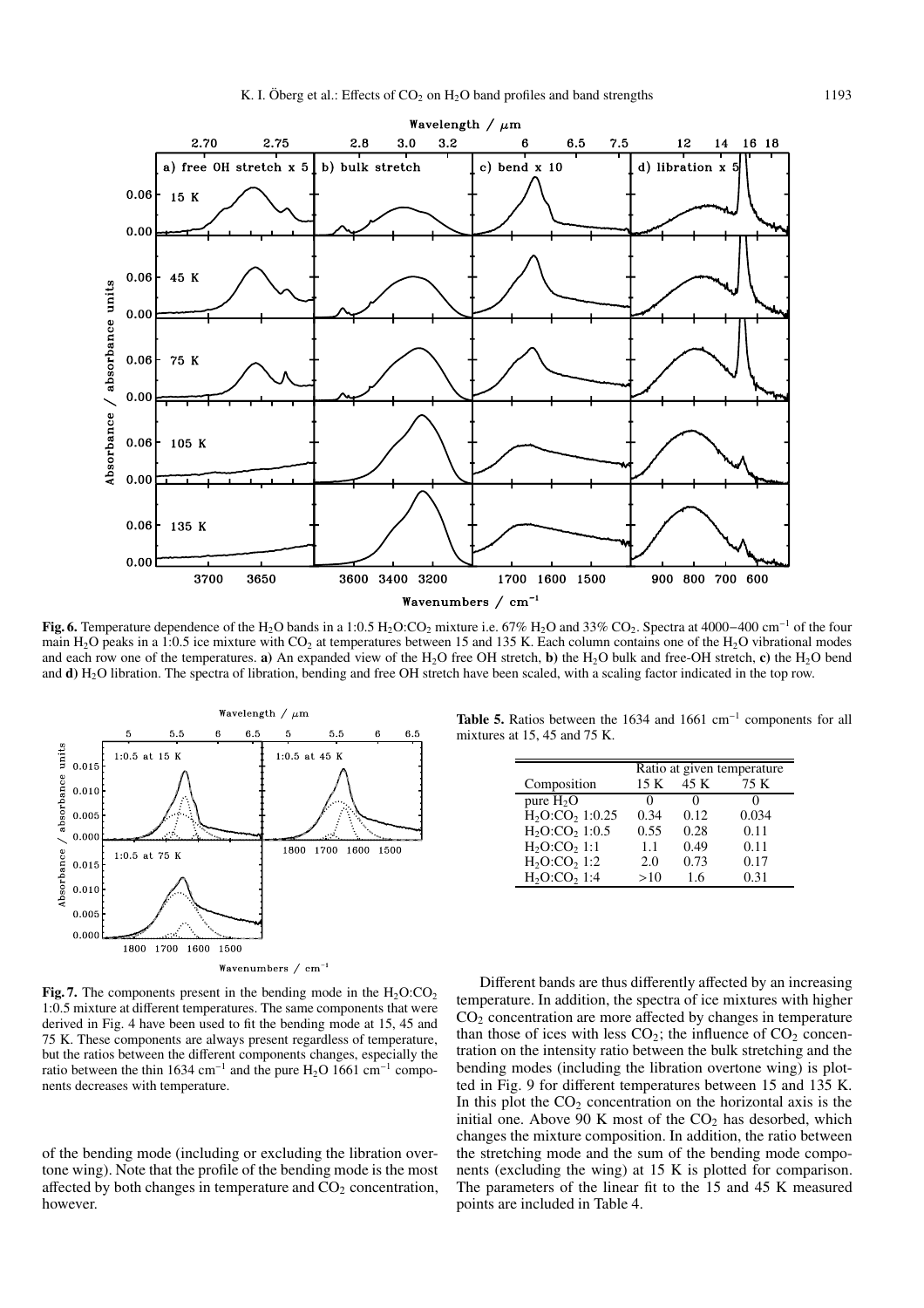

Fig. 8. The band strengths of the four main  $H_2O$  peaks in an initial 1:0.5 ice mixture with  $CO<sub>2</sub>$  at temperatures between 15 and 135 K relative to the band strength of the  $H_2O$  bulk stretch in pure  $H_2O$  ice at 15 K. The band strengths of the libration, bending and free-OH stretching mode have been scaled by 10 to facilitate viewing. The average error bar for the relative band strengths is shown in the upper left corner.



**Fig. 9.** The ratio between the  $H_2O$  bulk stretching and bending mode band strengths (including the libration overtone wing) for different temperatures in  $H_2O:CO_2$  ice mixtures with increasing initial amounts of  $CO<sub>2</sub>$ . The  $CO<sub>2</sub>$  concentration quoted is that of the initial ice mixture, while above 90 K most of the  $CO<sub>2</sub>$  has desorbed, changing the composition substantially. In addition the ratio between the stretching band and the bending mode components (excluding the libration overtone wing) is shown for 15 K (multiplied by 0.5 to facilitate viewing).

## 4.3. Dependence on additional parameters: deposition temperature and ice thickness

When the ice mixture  $(H_2O:CO_2 1:0.5)$  was deposited at 45 K instead of 15 K the profiles and band strengths of the ice bands did not change compared to those found when heating the 15 K mixture to 45 K. The profiles remain similar also at higher temperatures. As the ices are heated, the increase in  $H<sub>2</sub>O$  bulk stretching band strength is significantly smaller for the ice deposited at 45 K compared to 15 K. In addition,  $2-3$  times as much  $CO<sub>2</sub>$  is retained in the  $H_2O$  ice at temperatures above the  $CO_2$  desorption temperature of 85−90 K (Fig. 10).

Two control experiments with approximately three times more and three times less total ice thickness were run to test for changes in peak profiles and relative peak band strengths with thickness (not shown here). The relative peak band strengths did not change significantly for these experiments (i.e. less than the previously estimated experimental uncertainty of 10%). Nevertheless, the profile showed some thickness dependence,

![](_page_7_Figure_9.jpeg)

**Fig. 10.** The band strengths of the  $H_2O$  stretching mode deposited at 15 and 45 K in the 1:0.5 ices, respectively, relative to the band strength of the  $H_2O$  stretch in pure  $H_2O$  ice. The  $CO_2$  stretching peak is plotted so the amount of  $CO<sub>2</sub>$  in the ice at different temperatures can be compared. The temperature labels given in the figure indicate the deposition temperature.

with the narrow peak in the bending mode being more pronounced for the experiments with less ice coverage.

# **5. Discussion**

#### 5.1. Ice structure

The changes in the  $H_2O$  spectral features in  $H_2O:CO_2$  ice mixtures, compared to the pure  $H_2O$  ice, demonstrate that the mixedin  $CO<sub>2</sub>$  does affect the H<sub>2</sub>O ice structure. The nature of the interaction between  $H_2O$  and  $CO_2$  is not obvious. One possible scenario is that the  $CO<sub>2</sub>$  is spread out in the ice more or less uniformly and that the change in the  $H<sub>2</sub>O$  peak intensities and profiles is due  $H_2O$  bonding with  $CO<sub>2</sub>$ . A second option is that instead  $CO<sub>2</sub>$  forces the H<sub>2</sub>O into small clusters, either in the gasphase or upon arrival at the ice surface, since it is known from matrix isolated experiments and calculations that  $H_2O$  molecules form much stronger bonds with each other than with  $CO<sub>2</sub>$  (Tso  $\&$ Lee 1985; Danten et al. 2005). The spectral changes would then originate from a different type of  $H_2O-H_2O$  interaction rather than  $H_2O$  bonding with  $CO_2$ .

The large decrease in band strength of the  $H<sub>2</sub>O$  bulk stretching mode that is observed when  $CO<sub>2</sub>$  is mixed into the  $H<sub>2</sub>O$  ice indicates that  $CO<sub>2</sub>$  destroys the bulk hydrogen-bond network, since the band strength of the stretching mode is weaker in small clusters compared to that in larger clusters and bulk ice (van Thiel et al. 1957). At the same time a new stretching peak appears at a higher frequency, i.e. more and more  $H_2O$  molecules are forced into a looser bound environment, which increases the intramolecular O-H bond strength, as the  $CO<sub>2</sub>$  concentration increases. The frequency of this band,  $\sim$ 2.7 µm, and its distinctness from the bulk stretching band make it possible to assign it to free OH stretches (Rowland et al. 1991), which in general occur both at surfaces of ice and in clusters. This agrees with more and more H2O molecules isolated in clusters, and hence separated from the  $H<sub>2</sub>O$  ice hydrogen-bond network as  $CO<sub>2</sub>$  is added, but not with a uniform arrangement with  $CO<sub>2</sub>$ . Ehrenfreund et al. (1996) observed a similar band in different ice mixtures with 10% or less  $H<sub>2</sub>O$ . They assigned it to overlapping peaks of  $H<sub>2</sub>O$  monomers, dimers and small multimers consistent with our analysis. Similar conclusions were also drawn by van Thiel et al. (1957) based on their cluster experiments.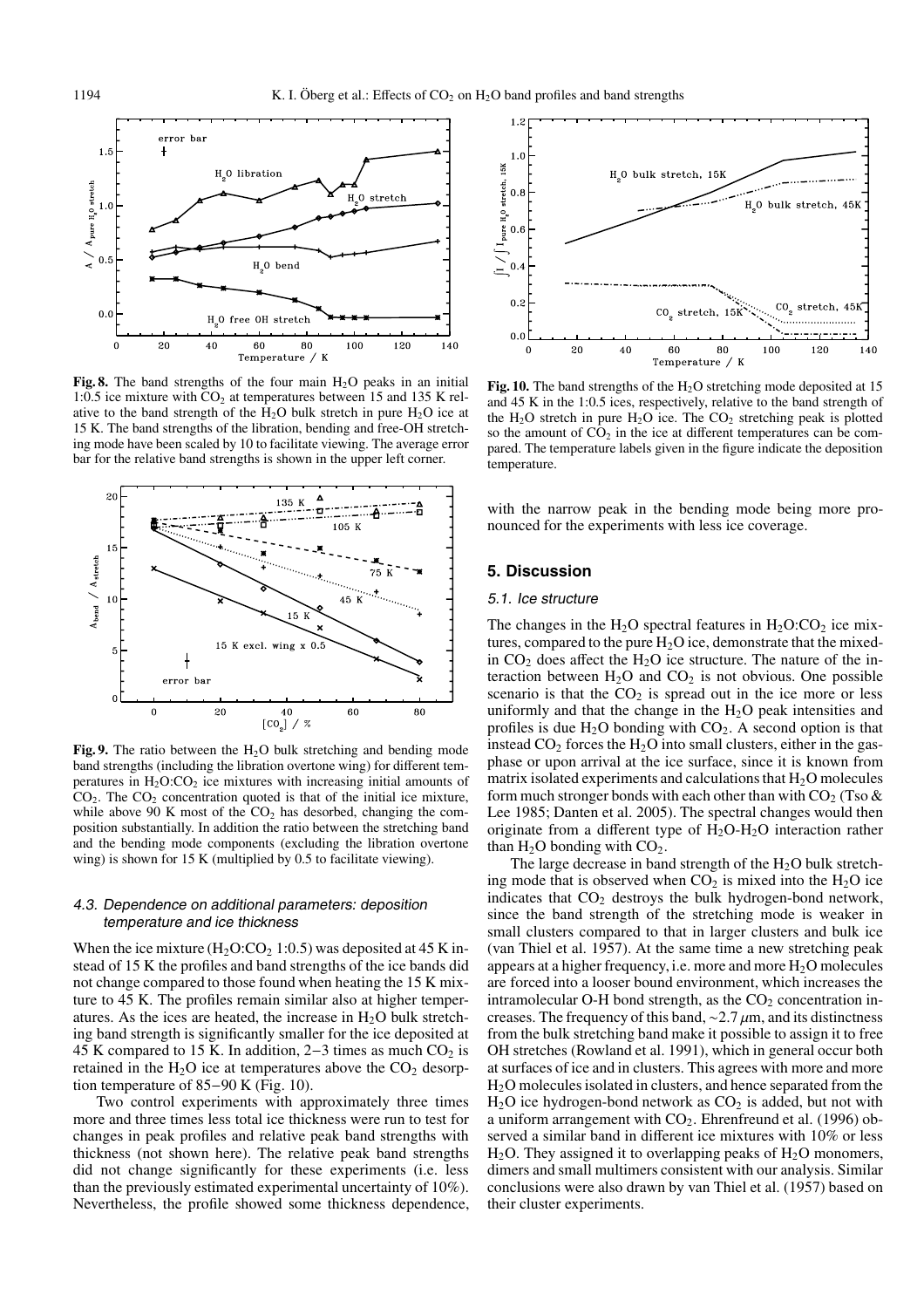Simultaneously with the appearance of the free OH stretching band, the original broad band in the bending region drops in intensity and two narrow peaks appear. The narrowest of the two dominates at high  $CO<sub>2</sub>$  concentration and is at the approximate position of the H<sub>2</sub>O dimer in argon at 1611 cm<sup>-1</sup> (Ayers & Pullin 1976). However, the bending mode peaks of  $H<sub>2</sub>O$  monomers, dimers and small clusters are not far apart and shift in position between different matrices (Tso & Lee 1985; van Thiel et al. 1957), thus rather than being due to only  $H_2O$  dimers it is more likely that this peak is produced by a mixture of monomer, dimer and small multimer peaks that are overlapping. The  $H<sub>2</sub>O-$ CO2 dimer has its main peak around 1598 cm−<sup>1</sup> (Tso & Lee 1985) and is not visible, further indicating that increasing the amount of  $CO<sub>2</sub>$  lead to a majority of the  $H<sub>2</sub>O$  clustered with themselves rather than bonded with  $CO<sub>2</sub>$ .

Ehrenfreund et al. (1996) observed a similar bending mode to ours in a  $H_2O:N_2:O_2$  1:5:5 mixture with a narrow peak at 1606 cm−<sup>1</sup> and a broader feature at 1630 cm−<sup>1</sup> assigned to  $H<sub>2</sub>O$  monomers, dimers and small clusters and bulk  $H<sub>2</sub>O$  ice, respectively. The fact that the same bending mode is acquired when  $H_2O$  is mixed with other small molecules corroborates our interpretation that the  $H_2O$  spectrum is dominated by the interaction between the  $H_2O$  molecules regardless of mixture composition, as long as the mixed-in molecules cannot form hydrogen bonds, or more generally, cannot form bonds with  $H_2O$  of comparable strength to the  $H_2O-H_2O$  bond. Matrix-isolation experiments show that e.g.  $H_2O$ -CO, another astrophysically relevant combination, forms hydrogen bonds, while  $H_2O-CO_2$  does not (Tso & Lee 1985).

As the ice is heated the multimer peaks disappear quickly and all other peaks become more like those of pure  $H_2O$ . As the temperature increases the  $H<sub>2</sub>O$  molecules can reorientate on their lattice points to a greater degree and form larger and larger hydrogen-bonded clusters and finally entire networks. This leads to a very small fraction of free OH bonds compared to those taking part in hydrogen bonds and hence only bulk vibrations show up in the spectra at high temperatures. Above 90 K the desorption of  $CO<sub>2</sub>$  further allows the hydrogen-bonds to reform. The temperature affects the  $H<sub>2</sub>O$  molecules directly as well as indirectly through its effect on the mobility and final desorption of CO2.

This scenario generally holds independent of whether the ice is deposited at 15 or 45 K. At both temperatures the deposited ice should be amorphous and porous, resulting in some  $CO<sub>2</sub>$  molecules becoming trapped in the H<sub>2</sub>O ice as the ice is heated and the pores collapse. The  $H_2O$  peak profiles are similar at all temperatures, but it is clear that more  $CO<sub>2</sub>$  is trapped inside the  $H_2O$  ice when the ice is deposited at 45 K compared to 15 K. Figure 10 shows that the higher fraction of  $CO<sub>2</sub>$  coincides with a lower intensity of the  $H_2O$  bulk stretching band, indicating that the trapped  $CO<sub>2</sub>$  makes it more difficult for the hydrogen bond network to reform. It is not clear at this stage why the ice deposited at 45 K is capable, when heated, of trapping more  $CO<sub>2</sub>$ within the matrix, but it is most likely a kinetic effect, related to the compactness of the ice. The different ice structure then affects the relative rates at which pores collapse versus  $CO<sub>2</sub>$  diffusion and desorption during the heating process (Collings et al. 2003).

All experimental results are hence consistent with a model in which the  $H_2O$  molecules are present in the ice either as bulk  $H_2O$  ice or as small  $H_2O$  clusters. A higher  $CO_2$  concentration forces more  $H_2O$  molecules into the cluster state. Since  $H<sub>2</sub>O$  bulk ice spectra are different from  $H<sub>2</sub>O$  cluster spectra, adding  $CO<sub>2</sub>$  to  $H<sub>2</sub>O$  ice will significantly change the shapes and

band strengths of the different  $H_2O$  peaks compared to pure H2O ice. It is expected that other small molecules that cannot form H-bonds (or only very weak ones), e.g.  $O_2$  and  $N_2$ , will affect  $H_2O$  similarly to  $CO<sub>2</sub>$ , as indicated by the matrix experiments of Ehrenfreund et al. (1996). Our group is currently conducting a systematic series of experiment investigating the effects of  $N_2$ ,  $O_2$  and CO on  $H_2O$  spectral features in ice mixtures.

## 5.2. Astrophysical implications

Recent Spitzer observations of the  $CO<sub>2</sub>$  bending mode at 15  $\mu$ m towards background stars indicate that  $85\%$  of the  $CO<sub>2</sub>$  column density is in a water-rich ice (Knez et al. 2005). To fit all  $H_2O$ and  $CO<sub>2</sub>$  features consistently, a combination of  $H<sub>2</sub>O:CO<sub>2</sub>$  10:1 and 1:1 at 10 K (with the ratios of the two mixtures varying between 1:0 and 1.3:1 for different sources) was used to fit the  $CO<sub>2</sub>$  profile (Knez et al. 2005). It is hence not unlikely that some of the observed  $H_2O$  ice is in mixtures with close to equal concentrations of  $CO<sub>2</sub>$  and  $H<sub>2</sub>O$ .

This study shows that  $CO<sub>2</sub>$  in H<sub>2</sub>O:CO<sub>2</sub> ice mixtures affects the  $H_2O$  spectrum in three observable ways:

- 1. a free OH stretch peak appears around 2.73  $\mu$ m;
- 2. the profile of the  $H_2O$  bending mode changes dramatically;
- 3. the  $H_2O$  stretching/bending mode strengths decrease linearly with  $CO<sub>2</sub>$  concentration.

When the free OH stretching region at  $2.7 \mu m$  is observable the presence/absence of that band provides a stringent upper limit on the amount of  $CO<sub>2</sub>$  mixed into the H<sub>2</sub>O ice. This region was covered by ISO for high mass YSOs and will be observed by Akari (ASTRO-F). It is not covered by Spitzer and cannot be observed from the ground. Hence it is not possible to use this region of the spectrum to constrain the  $CO<sub>2</sub>$  concentration in  $H<sub>2</sub>O$  ice in most lines of sight.

Instead we will here use only spectral changes (2) and (3) to analyze the Spitzer and Keck spectra of the YSO B5:IRS1 after the silicate absorption has been removed (Boogert et al. 2004). We first compare the B5:IRS1 spectrum with laboratory spectra of pure  $H_2O$ ,  $CO_2$  ices at 15 K for reference. Then we deduce the maximum amount of  $H_2O$  that can be present in a  $H_2O:CO_2$ 1:1 mixture without a change in peak position for the  $H_2O$  bending mode and then we present the best fit achieved by simultaneously comparing the  $H_2O$  stretching and bending regions and the  $CO<sub>2</sub>$  bending mode to laboratory spectra of pure  $H<sub>2</sub>O$ ,  $CO<sub>2</sub>$ and  $H_2O:CO_2$  mixtures at 15 K. An equally good fit is achieved using laboratory spectra acquired at 45 K, which is also shown. In addition, we show that the average  $H_2O:CO_2$  mixture in the line of sight can be deduced by fitting the 6.0  $\mu$ m region with the bending mode components in Fig. 3, while keeping the total H2O bending mode integrated intensity consistent with that of the  $H_2O$  stretching mode. For all cases we also attempt to fit the excess in the  $H<sub>2</sub>O$  bending region with HCOOH. The presence of HCOOH is strongly indicated by absorption features at 7.25 and 8.2  $\mu$ m (8.2  $\mu$ m not shown). HCOOH has also been suggested before as the most likely candidate for the blue wing of the  $6.0 \mu m$  band (Schutte et al. 1996).

In the analysis of B5:IRS1 we did not take into account the effect of grain shapes on the absorption profiles. The effect on the H2O bending profile should be small, however, due to that the imaginary part of the optical constant  $(k)$  for the H<sub>2</sub>O bending profile is small. When *k* is small it induces (through Kramers-Kronig relation) only small fluctuations of n around the central peak wave number so that particle scattering will not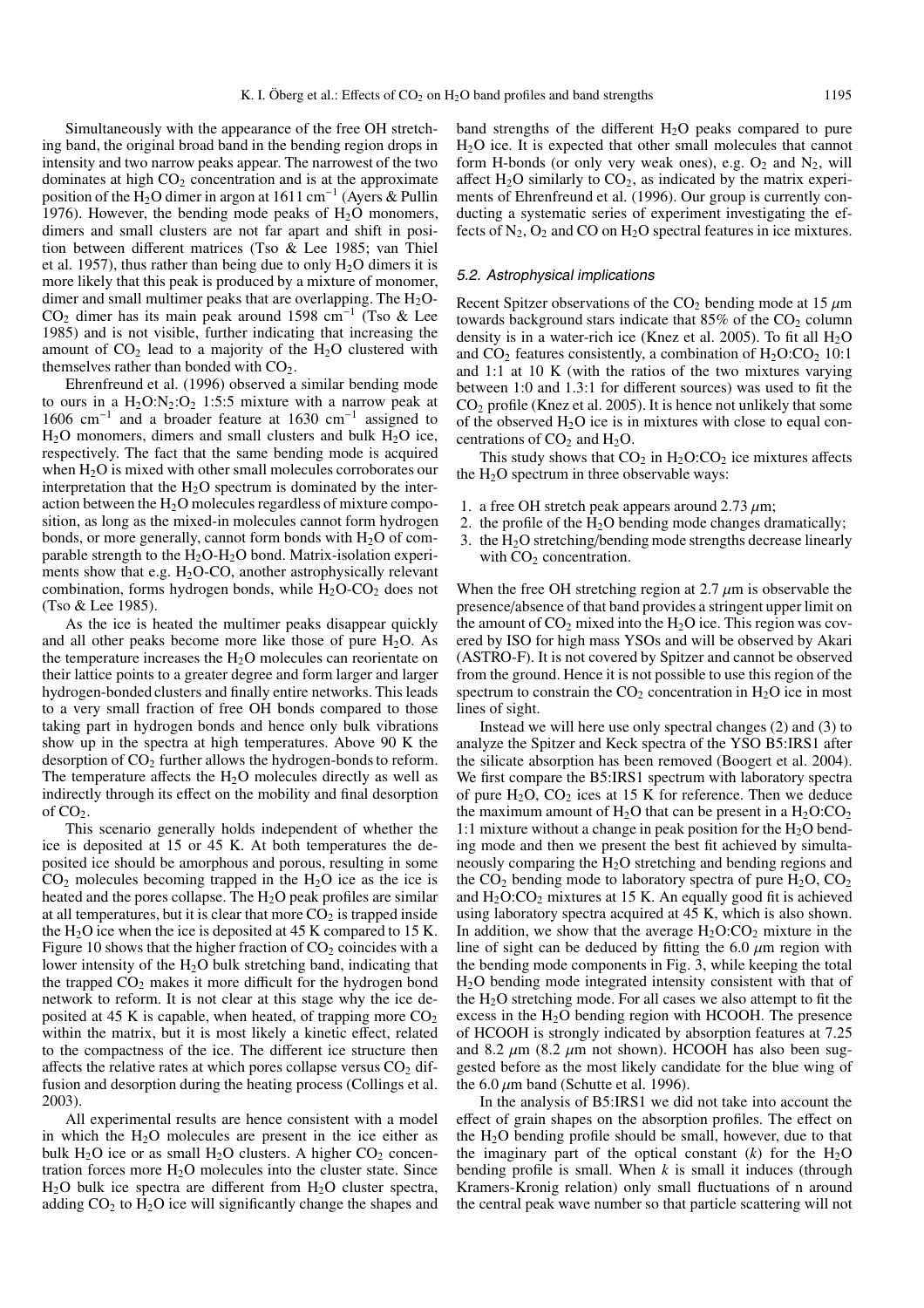![](_page_9_Figure_2.jpeg)

Fig. 11. Spectrum of the YSO B5 IRS1 (solid line) compared with laboratory spectra (dashed) of pure H<sub>2</sub>O and CO<sub>2</sub> at 15 K (*first column*), a combination of pure H2O and the H2O:CO2 1:0.5 ice mixture at 15 K (*second column*) and 45 K (*fourth column*) and the derived bending mode components (*third column*). The silicate feature has been subtracted from the B5:IRS1 spectrum in all plots. In the upper row the spectrum has been fitted with respect to the 3  $\mu$ m H<sub>2</sub>O stretching band. The effect on the H<sub>2</sub>O bending mode region is shown in the second row. In the third row the H<sub>2</sub>O (mixture) spectra have been subtracted from the star spectrum and the residual is compared with a pure HCOOH spectrum at 15 K. The last row shows the fit to the  $CO_2$  bending mode using the ice mixture derived from the  $H_2O$  modes. The  $CO_2$  peak has been shifted in the laboratory spectra to account for the shift in position between  $C^{16}O_2$  and  $C^{18}O_2$  used in this study. In the fourth column the spectrum of pure HCOOH was fitted together with the bending mode components to the 6.0  $\mu$ m band, to achieve an optimal fit while also being consistent with the band strength of the  $H_2O$  stretching mode. The individual components are plotted with a gray line.

induce a significant change in band shape compared to transmission spectra.

In Fig. 11 the laboratory spectrum of pure  $H_2O$  is scaled to the 3.0  $\mu$ m stretching band (upper row, first column). The fit in the bending mode region is shown in the second row and the spectrum after subtraction of the pure  $H_2O$  spectrum in the third row. A pure HCOOH spectrum was then scaled to the residual. The lower row shows the fit of the  $CO<sub>2</sub>$  bending mode when only a pure  $CO<sub>2</sub>$  spectrum is used. It is found that the fit between the pure laboratory ice spectrum and observed spectrum is poor. We subsequently tested the maximum amount of  $H_2O$  that can be mixed in the 1:1 mixture with  $CO<sub>2</sub>$  without visibly changing the H<sub>2</sub>O bending mode profile. If 6% of the total H<sub>2</sub>O column density is in a 1:1 mixture there is a clear change in peak position of the bending mode so 5% was set as an upper limit.

In the second column a combination of pure  $H<sub>2</sub>O$  and the  $H<sub>2</sub>O:CO<sub>2</sub> 1:0.5 mixture at 15 K was used to fit the  $H<sub>2</sub>O$  stretch$ ing and bending regions simultaneously. A good fit is also possible using the  $H_2O:CO_2$  1:1 and 1:0.25 mixture. The best fit is achieved using 3 parts pure  $H_2O$  ice and 1 part 1:0.5 mixture. The pure/mixture combination results in a smaller residual in the H2O bending region when subtracted from the B5:IRS1 spectrum, compared to when only a pure  $H_2O$  spectrum is used. In addition, the fit with the spectrum of HCOOH to this residual is better. The same 1:0.5 ice mixture, together with pure  $CO<sub>2</sub>$ , is

also used to fit the  $CO<sub>2</sub> 15.2 \mu m$  bending mode. Approximately 50% of the  $CO_2$  is found to be in a H<sub>2</sub>O rich ice for the best fit. A combination of pure and 1:0.25 mixture also results in a good fit for the  $CO<sub>2</sub>$  bending mode, but a combination of pure ice and the 1:1 mixture. Hence fitting the  $H_2O$  and  $CO_2$  ice modes simultaneously effectively constrains both the abundances and different environments of both  $H_2O$  and  $CO_2$  ice.

The third column shows the best fit to the 6.0  $\mu$ m region using the  $H_2O$  bending mode components derived previously and pure HCOOH. This method of estimating the composition of water rich ice has the advantage that no mix and matching with different laboratory spectra is needed and the uncertainty is easier to estimate. The three components were varied independently, but the wing residual was scaled to the pure  $H<sub>2</sub>O$  component. The ratio between the broad pure  $H<sub>2</sub>O$  peak at 6.02  $\mu$ m (1661 cm<sup>-1</sup>) and the 6.09  $\mu$ m (1642 cm<sup>-1</sup>) peak was used to constrain the amount of  $CO<sub>2</sub>$  present by comparing this ratio to Fig. 5. The total  $H_2O$  bending mode integrated intensity was constrained by the ratio between the stretching and bending mode band strengths including the wing (Table 4) and the ratio between the broad pure  $H<sub>2</sub>O$  component and the narrow H2O cluster bending component (Table 5). The latter comparison constrains the amount of  $H_2O$  mixed with  $CO_2$ , which must be fed back into the ratio between the stretching and the total bending mode strength to calculate a correct column density.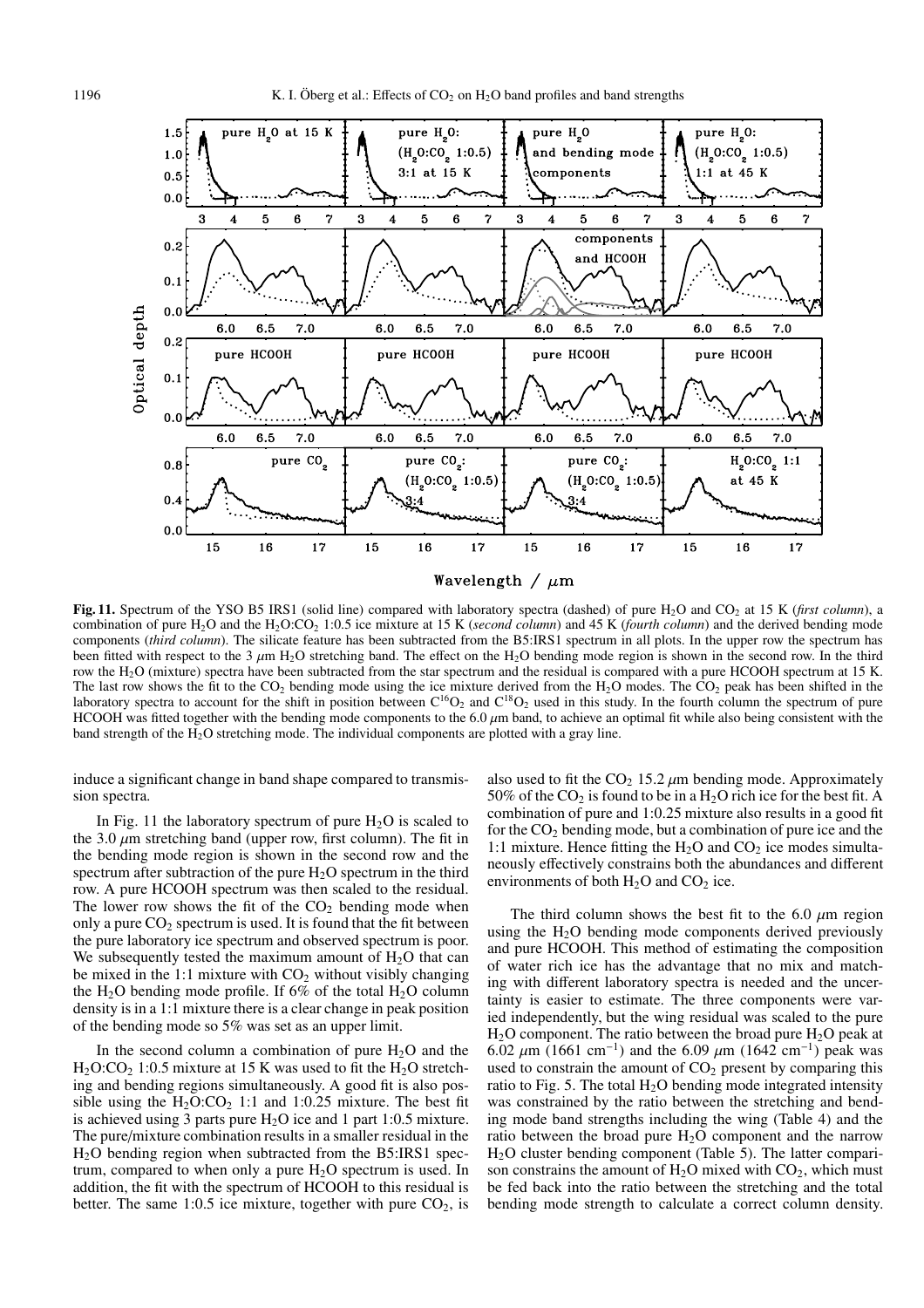**Table 6.** Column densities derived from the different fits to the B5:IRS1 spectra.

| Composition                      | $N(H_2O_{total})^a$  | $N(\mathrm{H}_2\mathrm{O}_{pure})$ | $N(H_2O_{mixed})$ | $N(CO_{2 \text{ total}})$ / | $N({\rm CO_2}_{pure})/$  | $N({\rm CO}_{2~{\rm mixed}})$ / |
|----------------------------------|----------------------|------------------------------------|-------------------|-----------------------------|--------------------------|---------------------------------|
|                                  | $\rm (cm^{-2})$      | $N(H_2O_{total})$                  | $N(H_2O_{total})$ | $N(H_2O_{total})$           | $N(H_2O_{\text{total}})$ | $N(H_2O_{total})$               |
| pure $H_2O$ at 15 $K^b$          | $2.1 \times 10^{18}$ |                                    |                   | 0.32                        | 0.32                     | 0                               |
| $H_2O$ : $(H_2O$ : $CO_2 1:0.5)$ | $2.3 \times 10^{18}$ | 0.75                               | 0.25              | 0.23                        | 0.10                     | 0.13                            |
| =3:1 at 15 $K^c$                 |                      |                                    |                   |                             |                          |                                 |
| $H_2O:CO_2 \sim 90:10^d$         | $2.2 \times 10^{18}$ |                                    |                   |                             |                          | $0.08 - 0.14$                   |
| assuming $15 K$                  |                      |                                    |                   |                             |                          |                                 |
| $H_2O$ : $(H_2O$ : $CO_2 1:0.5)$ | $1.7 \times 10^{18}$ | 0.5                                | 0.5               | 0.20                        |                          | 0.20                            |
| =1:1 at 45 $K^e$                 |                      |                                    |                   |                             |                          |                                 |

*a* From H<sub>2</sub>O stretching mode; *b* first column in Fig. 11; *c* second column in Fig. 11, preferred fit at 15 K; *d* third column in Fig. 11; *c* fourth column in Fig. 11, preferred fit at 45 K.

A good fit was achieved for average  $H_2O:CO_2$  mixtures 92:8 to 86:14, which is consistent with the derived composition from the best fit in the second column. When higher resolution spectra of this region will be available, it should be possible to analyze all the different components of the  $H_2O$  bending mode as demonstrated in the laboratory spectrum (Fig. 3). This will further constrain the mixture composition from the ratio between the two narrow bending peaks apparent in all mixture spectra. In the current spectrum the ratio between the two narrow peaks only puts an upper limit of 1:1 on the dominant  $H_2O:CO_2$  mixture in the line of sight. The column densities derived from the fit of laboratory spectra and bending mode components are shown in Table 6.

All the fits above were done with spectra at 15 K. If the observed ice is at a higher temperature, the same amount of  $CO<sub>2</sub>$ mixed into the ice will result in a  $H<sub>2</sub>O$  bending mode profile that is less different from pure  $H_2O$  ice (Fig. 6). The best fit at 45 K has an average mixture of H<sub>2</sub>O:CO<sub>2</sub> ∼ 1:0.23 (with 50% of the H<sub>2</sub>O ice in a 1:0.5 mixture and 50% pure H<sub>2</sub>O) and then no additional pure  $CO<sub>2</sub>$  is necessary to fit the  $CO<sub>2</sub>$  bending mode. A similar result is achieved when fitting the  $H_2O$  bending mode components and calculating the composition using the values of the component ratios for 45 K instead of 15 K in Table 5. More generally the ratio of the components constrains a region in the ice mixture-temperature space (initial mixture if the temperature is above 90 K) rather than determining an exact mixture composition. The fit to B5:IRS1 resulted in a ratio of the 1634 to 1661 cm−<sup>1</sup> components of 0.15. According to Table 5 this means that the temperature:composition is bound by 15 K:11  $\pm$  3%, 45 K:23  $\pm$  3% and 75 K:39  $\pm$  5% CO<sub>2</sub> relative to the  $H<sub>2</sub>O$  ice abundance. Using the components to fit the bending region rather than spectra is advantageous if the temperature is unknown, since the ratio between the components sets bounds on the temperature and composition simultaneously and fully reveals the uncertainties involved. In most sources it is possible to independently constrain the temperature, however. For B5:IRS1 Boogert et al. (2004) have concluded that the bulk of the ice must be colder than 50 K. For these temperatures the ratio of the bending mode components results in an average  $H_2O:CO_2$ mixture of 11 to 23%  $CO<sub>2</sub>$  with respect to the H<sub>2</sub>O ice. This can be further refined by more detailed radiative transfer modeling of the dust temperature in the source by fitting the spectral energy distribution. In contrast the total abundances of  $H_2O$  and  $CO<sub>2</sub>$  are only weakly dependent on temperature and can be determined within 15% uncertainty.

Note that the strengths of the stretching and libration bands are affected by  $CO<sub>2</sub>$ , which needs to be taken into account when deducing the  $H<sub>2</sub>O$  column density from the optical depths of the  $H_2O$  bands if a considerable amount of the  $H_2O$  is in mix-

tures with  $CO<sub>2</sub>$ . In the example shown here the drop in band strength of the stretching band is only ∼5% compared to the pure H<sub>2</sub>O ice (Table 6). In the case where ~50% of the H<sub>2</sub>O ice is in a 1:1 mixture with  $CO<sub>2</sub>$ , as has been deduced for some background stars by Knez et al. (2005), the band strength of the  $H_2O$  stretching mode would drop by as much as ∼25% compared to pure H<sub>2</sub>O ice and the inferred H<sub>2</sub>O column density would be ~33% higher.

Whether the results presented here can explain the ratio between the  $H<sub>2</sub>O$  stretching and bending modes in all astrophysical sources has to be determined for each source individually because of the drastic change in the bending mode profile that accompanies the drop in ratio as the concentration of  $CO<sub>2</sub>$  is increased. In the case of B5:IRS1 the  $H_2O$  and  $CO_2$  band shapes and intensities are well described by  $50\%$  of the CO<sub>2</sub> and  $25\%$ of the H<sub>2</sub>O ice in a H<sub>2</sub>O:CO<sub>2</sub> 1:0.5 ice mixture at 15 K and by 100% of the CO<sub>2</sub> and 50% of the H<sub>2</sub>O ice in a H<sub>2</sub>O:CO<sub>2</sub> 1:0.5 ice mixture at 45 K. These ratios in turn can provide interesting constraints on the  $H_2O$  and  $CO_2$  formation routes.

## **6. Conclusions**

- 1. The  $H_2O$  band profiles and strengths in astrophysically plausible mixtures with  $CO<sub>2</sub>$  are significantly different compared to pure  $H_2O$  ice. The changes in  $H_2O$  band profiles with  $CO_2$ are greatest for the  $H_2O$  bending mode, while the stretching band displays more subtle changes.
- 2. The band strengths of all major  $H<sub>2</sub>O$  bands depend linearly on  $CO<sub>2</sub>$  in the investigated domain of  $20\%$  to  $80\%$ of  $CO<sub>2</sub>$  in the ice mixture. The band strength ratio between the  $H_2O$  bulk stretching and bending modes is also linearly dependent on  $CO<sub>2</sub>$  concentration in astrophysically relevant  $H_2O:CO_2$  mixtures such that a  $H_2O:CO_2$  1:1 mixture has a ratio of half that of pure  $H_2O$ .
- 3. The  $H_2O$  bending mode in  $H_2O:CO_2$  mixtures can be separated into three components due to pure  $H_2O$  ice, large  $H_2O$ and small  $H<sub>2</sub>O$  clusters, respectively. In addition, a librational overtone overlaps with the bending mode.
- 4. The  $H_2O$  bending profile is visibly affected by as little as 6%  $H_2O$  in a  $H_2O:CO_2$  1:1 mixture. The composition of the H2O rich ice is hence crucial to identify other species contributing to the 6  $\mu$ m band.
- 5. A free OH stretching band appears with  $CO<sub>2</sub>$  concentration which can be used to put strict upper limits on  $CO<sub>2</sub>$  mixed with H<sub>2</sub>O whenever the 2.7  $\mu$ m region is observed.
- 6. If the ice temperature can be estimated independently, the total amount of  $CO_2$  and  $H_2O$  as well as the amount of  $CO_2$ mixed with the  $H_2O$  ice can be constrained by fitting the